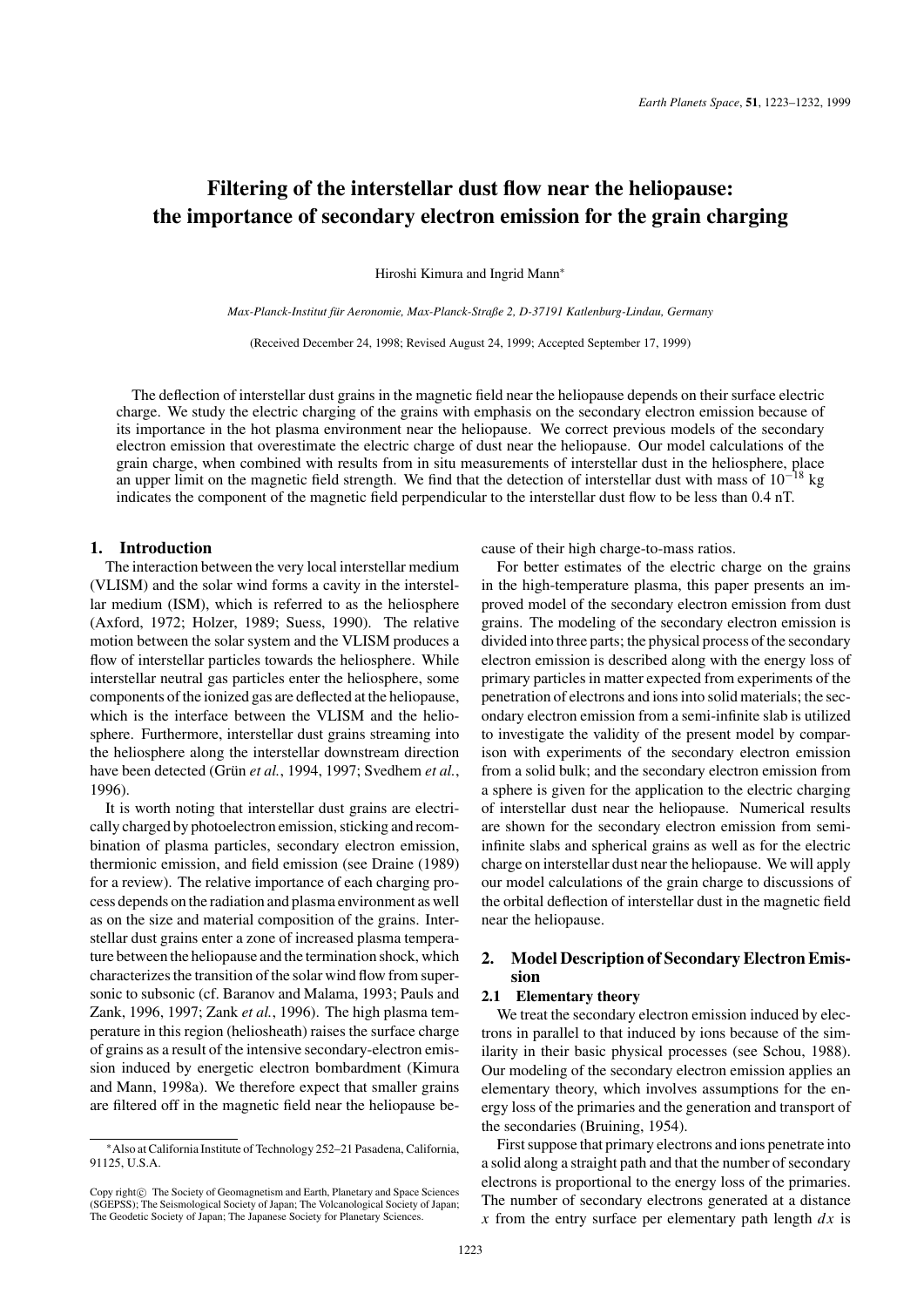expressed as

$$
\frac{1}{\epsilon} \left( -\frac{d}{dx} \right) dx, \tag{1}
$$

where  $\epsilon$  and  $dE/dx$  denote the energy deposited by the primary into the solid target to produce one secondary electron and the energy loss of the primary per unit path length, respectively.

Secondly we assume that secondary electrons are generated isotropically and that the secondary electrons are subject to exponential absorption with distance in the matter (Jonker, 1952). The probability for secondary electrons to reach the surface per element of angle,  $d\varphi$ , in the escape direction at an angle  $\varphi$  from the direction to the nearest surface is given by

$$
\frac{1}{2}\exp\left(-\frac{l}{\lambda}\right)\sin\varphi\,d\varphi,\tag{2}
$$

where *l* is the distance to reach the surface of the target from the point where secondary electrons are generated and  $\lambda$  is the mean free path of the secondaries in the target.

The key parameter to estimate the secondary electron emission is the secondary electron yield, which is defined by the number of produced secondary electrons per incident primary particle. The secondary electron yield is numerically derived from integrations of Eqs.  $(1)$ – $(2)$  over the possible distance x and angle  $\varphi$  depending on the geometry of the target as well as the incident direction of primary particles. **2.2 Energy loss of primaries**

The elementary theory originally relies on a description of the energy loss of primaries given by Whiddington (1912). However, Whiddington's law was confirmed only for the electron energy range above 10 keV, but not for low energy  $(\leq 10 \text{ keV})$  electrons (Young, 1956; Fitting, 1974). Lye and Dekker (1957) have suggested that the energy loss of primary particles is described by the general form,

$$
\frac{dE}{dx} = -AE^{1-n},\tag{3}
$$

where Whiddington's law corresponds to the case of  $n = 2$ . The parameters *A* and *n*, which depend on the projectile and target, may be determined by measurements of the projected range *R* as a function of the incident energy  $E_0$  given by

$$
R(E_0) = (An)^{-1} E_0^n.
$$
 (4)

The definition of the projected range follows as:

$$
R(E_0) \equiv \int_0^{E_0} \left(-\frac{dE}{dx}\right)^{-1} dE,\tag{5}
$$

The projected range *R* indicates the penetration of a primary particle into matter along the incident direction.

The range-energy relation of electrons in matter for their energy range 0.1 keV  $\le E_0 \le 1$  MeV can be approximated by (cf. Fitting, 1974)

$$
R(E_0) = 50 \text{ nm} \left(\frac{\rho}{10^3 \text{ kg m}^{-3}}\right)^{-1} \left(\frac{E_0}{\text{keV}}\right)^{1.5}, \quad (6)
$$

where  $\rho$  is the bulk density of the target. Note that only the bulk density is assumed to influence the range-energy relation because the quantity  $\rho R$  for different materials falls on a single slope as a function of  $E_0$ .

The projected range of positive ions in the energy range 1 keV  $\le E_0/\mu$ <sub>*M*A</sub>  $\le 10$  MeV may be given by (cf. Andersen and Ziegler, 1977; Ziegler, 1977, 1980; Santry and Werner, 1986)

$$
\frac{R(E_0)}{\mu_{M_A}} = 10 \text{ nm} \left(\frac{\rho}{10^3 \text{ kg m}^{-3}}\right)^{-1} \left(\frac{E_0/\mu_{M_A}}{\text{keV}}\right)^{1.35}, (7)
$$

where  $\mu_{M_A}$  is the mass of the primary ions expressed in atomic mass units. The cases of protons and  $\alpha$ -particles are therefore taken to be  $\mu_{M_4} = 1.007275$  and  $\mu_{M_4} = 4.00140$ , respectively. Draine and Salpeter (1979) assume the projected range for  $\alpha$ -particles to be 60% of the proton projected range at the same energy  $E_0$ . This is consistent with Eq. (7) which gives the projected range for  $\alpha$ -particles to be approximately 62% of the projected range for protons.

# **3. Secondary Electron Emission From a Semi-Infinite Slab**

#### **3.1 Mathematical formulation**

The secondary electron yield  $\delta^{\Theta}_{\infty}(E_0)$  for oblique incidence at an angle  $\Theta$  from the normal to the surface is given by (cf. Jonker, 1952):

$$
\delta_{\infty}^{\Theta}(E_0) = \int_0^{x_m} \frac{1}{\epsilon} \left( -\frac{dE}{dx} \right) dx
$$

$$
\times \int_0^{\varphi_c} \frac{1}{2} \exp\left( -\frac{l}{\lambda} \right) \sin \varphi \, d\varphi, \qquad (8)
$$

where  $x_m$  is the maximum depth of the primary particles having incident energy  $E_0$  and  $\varphi_c$  is the critical angle for escape. The maximum depth for a semi-infinite slab may be given by  $x_m = R$ , as long as the slab is considered to be thick compared with the projected range *R*.

In the case of secondary electrons generated at a distance *x* from the entry of the primary electron into a semi-infinite slab, the distance *l* is given by

$$
l = x \frac{\cos \Theta}{\cos \varphi}.
$$
 (9)

The critical angle  $\varphi_c$  for a semi-infinite slab may be given by

$$
\cos \varphi_{\rm c} \equiv \left(\frac{W}{\epsilon}\right)^{\frac{1}{2}},\tag{10}
$$

where  $W$  is the potential barrier at the surface. This condition implies that secondary electrons escape if a component of kinetic energy normal to the surface overcomes the potential barrier (Hachenberg and Brauer, 1959). Nevertheless, hereafter we neglect the surface barrier because it is in general so small that the secondary electrons are scarcely influenced (ICRU, 1996).

### **3.2 Universal yield curve**

Measured secondary-electron yields for different types of metal slab surfaces as a function of the primary electron energy fall on a single slope, called a universal curve, when the yield is normalized to the maximum yield and the primary electron energy to the energy where the yield is maximized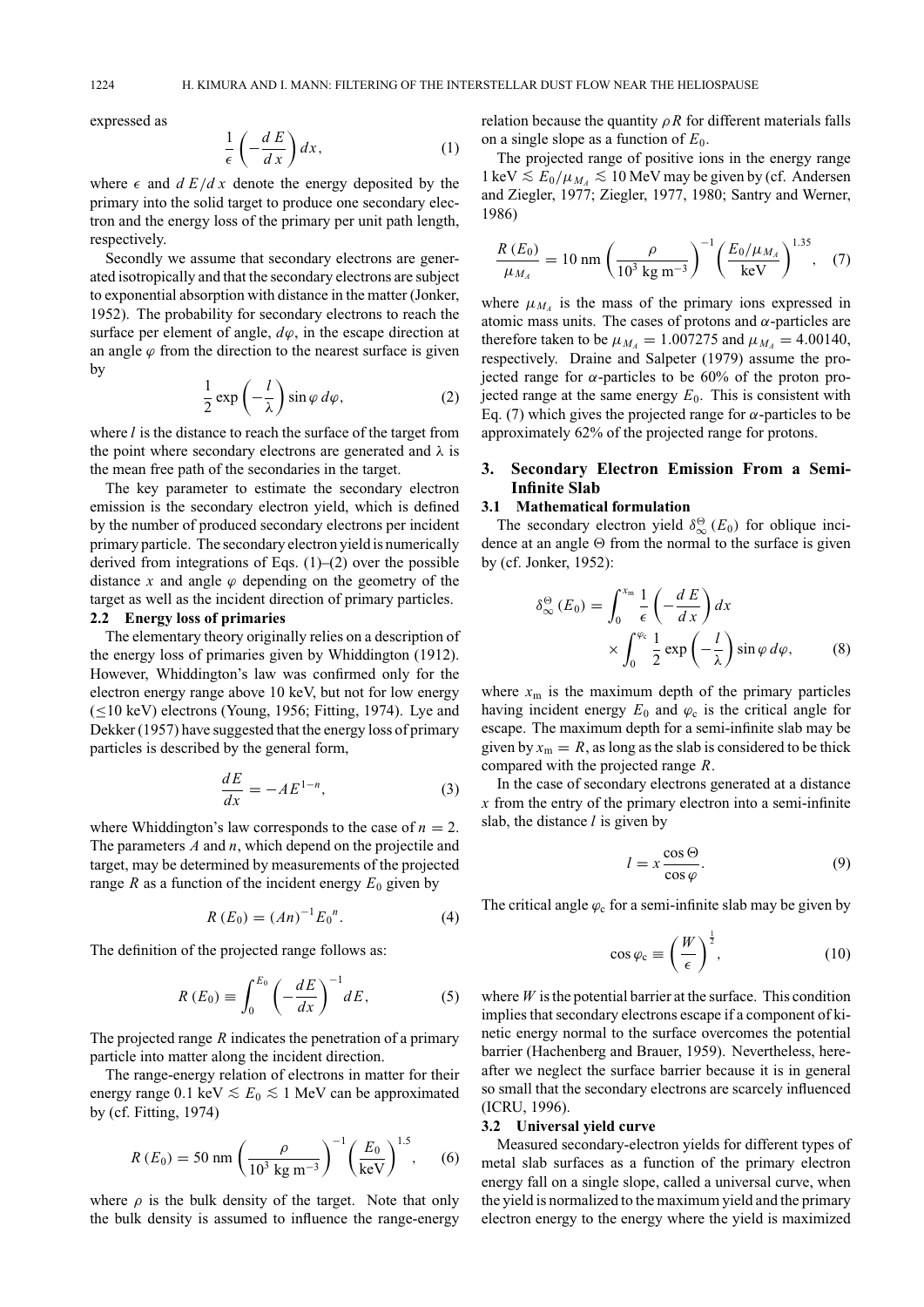(Baroody, 1950). Measurements of the secondary electron emission from polymers induced by electrons are also known to show a universal yield curve (Burke, 1980).

We shall examine how the universal curve is expressed within the framework of this study. If Eqs. (3) and (9) are substituted into Eq. (8), we obtain

$$
\delta_{\infty}^{\Theta}(E_0) = \frac{1}{\epsilon} \left( \frac{An\lambda}{\cos \Theta} \right)^{\frac{1}{n}} G_n \left( \left[ \frac{R \cos \Theta}{\lambda} \right]^{\frac{1}{n}} \right), \quad (11)
$$

where

$$
G_n(r) \equiv \frac{1}{2} \int_0^1 z^{\frac{1}{n}} \exp\left(-\frac{r^n}{z}\right) dz \int_0^{r/z^{\frac{1}{n}}} \exp\left(y^n\right) dy. \tag{12}
$$

The function  $G_n(r)$  of variable *r* has a single maximum  $G_n(r_m)$  at the variable  $r_m$ . Figure 1 shows the variable  $r_m$  and the maximum  $G_n(r_m)$  against the power index *n* of the rangeenergy relation given in Eq. (4). Numerical estimates for Eq. (12) performed by the Romberg integration bring about  $G_n(r_m) = 0.167$  at  $r_m = 0.898$  for electrons (*n* = 1.5) and  $G_n(r_m) = 0.174$  at  $r_m = 1.09$  for positive ions (*n* = 1.35).

The mean free path  $\lambda$  and the dissipation energy  $\epsilon$  are given by

$$
\lambda = (An)^{-1} (E_m/r_m)^n, \tag{13}
$$

$$
\epsilon = (E_{\rm m}/\delta_{\rm m}) [G_n (r_{\rm m})/r_{\rm m}], \qquad (14)
$$

where  $\delta_{\rm m}$  is the maximum yield peaking at primary particle energy  $E_m$  for normal incidence (i.e.,  $\Theta = 0$ ).

Equation (11) can be turned into the universal yield curve:

$$
\delta_{\infty}^{\Theta} (E_0) / \delta_{\rm m}^{\Theta} = G_n \left( \frac{E_0}{E_{\rm m}^{\Theta}} r_{\rm m} \right) / G_n \left( r_{\rm m} \right), \tag{15}
$$

where  $\delta_m^{\Theta}$  is the maximum yield at energy  $E_m^{\Theta}$  for oblique incidence with an angle  $\Theta$ . The yield  $\delta_m^{\Theta}$  and the energy



Fig. 1. The variable  $r_m$  at which  $G_n$  ( $r$ ) given in Eq. (12) is maximized and its maximum value  $G_n(r_m)$  are shown as a function of the power index *n*.

 $E_m^{\Theta}$  are given by  $\delta_m^{\Theta} = \delta_m \cos^{-\frac{1}{n}} \Theta$  and  $E_m^{\Theta} = E_m \cos^{-\frac{1}{n}} \Theta$ respectively.

# **3.3 Other models for a yield curve**

When  $n = 2$  (i.e., Whiddington's law) is assumed in Eq. (15), the present model for the universal yield curve is identical to the theory by Jonker (1952). Sternglass (1957) constructed another model for the electron-induced yield curve of metal slab surfaces;  $\delta_{\infty}$  (*E*<sub>0</sub>) / $\delta_{\rm m}$  =  $e^2$  (*E*<sub>0</sub>/*E*<sub>m</sub>) ·  $\exp\{-2(E_0/E_m)^{1/2}\}\.$  Draine and Salpeter (1979) have proposed an empirical fitting formula for the measured yield curve:  $\delta_{\infty}$  (*E*<sub>0</sub>) / $\delta_{\text{m}}$  = 4 (*E*<sub>0</sub>/*E*<sub>m</sub>) /(1 + *E*<sub>0</sub>/*E*<sub>m</sub>)<sup>2</sup>. These two models are often used to estimate the secondary electron emission from cosmic dust in a high-temperature plasma (Mukai, 1981; Meyer-Vernet, 1982; Havnes *et al.*, 1992; Horányi et al., 1995). Jurac et al. (1995) have shown that experiments with a water ice slab are in good agreement with the empirical formula of Draine and Salpeter (1979), but not with the theory of Sternglass (1957).

For the proton-induced yield curve at normal incidence, Katz *et al.* (1977) show a simple formula based on a constant energy loss as  $\delta_{\infty}$  (*E*<sub>0</sub>) / $\delta_{\text{m}} = 2(E_0/E_{\text{m}})^{1/2}/(1 + E_0/E_{\text{m}})$ . Draine and Salpeter (1979) suggest another expression of the proton-induced yield curve as  $\delta_{\infty}$  ( $E_0$ ) =  $0.1 (1 + E_0/500 \text{ eV})/(1 + E_0/35 \text{ keV})^2$ , which implies that the yield is maximized at the same energy  $E_m = 34 \text{ keV}$ to be always  $\delta_{\rm m} = 1.775$ , independent of the material composition of the target.

#### **3.4 Electron-induced yield curve**

Figure 2 shows the theoretical universal curve of the secondary electron emission from a semi-infinite slab for normal incidence of electrons in comparison with experimental data for silicate and carbon (Salow, 1940; Yong *et al.*, 1998; Bruining, 1954). While the theory of Jonker (1952) is lower than experimental results over the entire energy range, the theory of Sternglass (1957) fails to fit the ex-



Fig. 2. The secondary electron yield from a semi-infinite slab due to normal incidence of electrons are compared between models and experiments. Solid, dotted, dashed, and dash-dotted lines indicate present model, theory of Jonker (1952), theory of Sternglass (1957), and empirical formula of Draine and Salpeter (1979), respectively. Open circles denote experimental data of silicate by Salow (1940) and Yong *et al.* (1998). Closed circles denote experimental data of carbon given in Bruining (1954).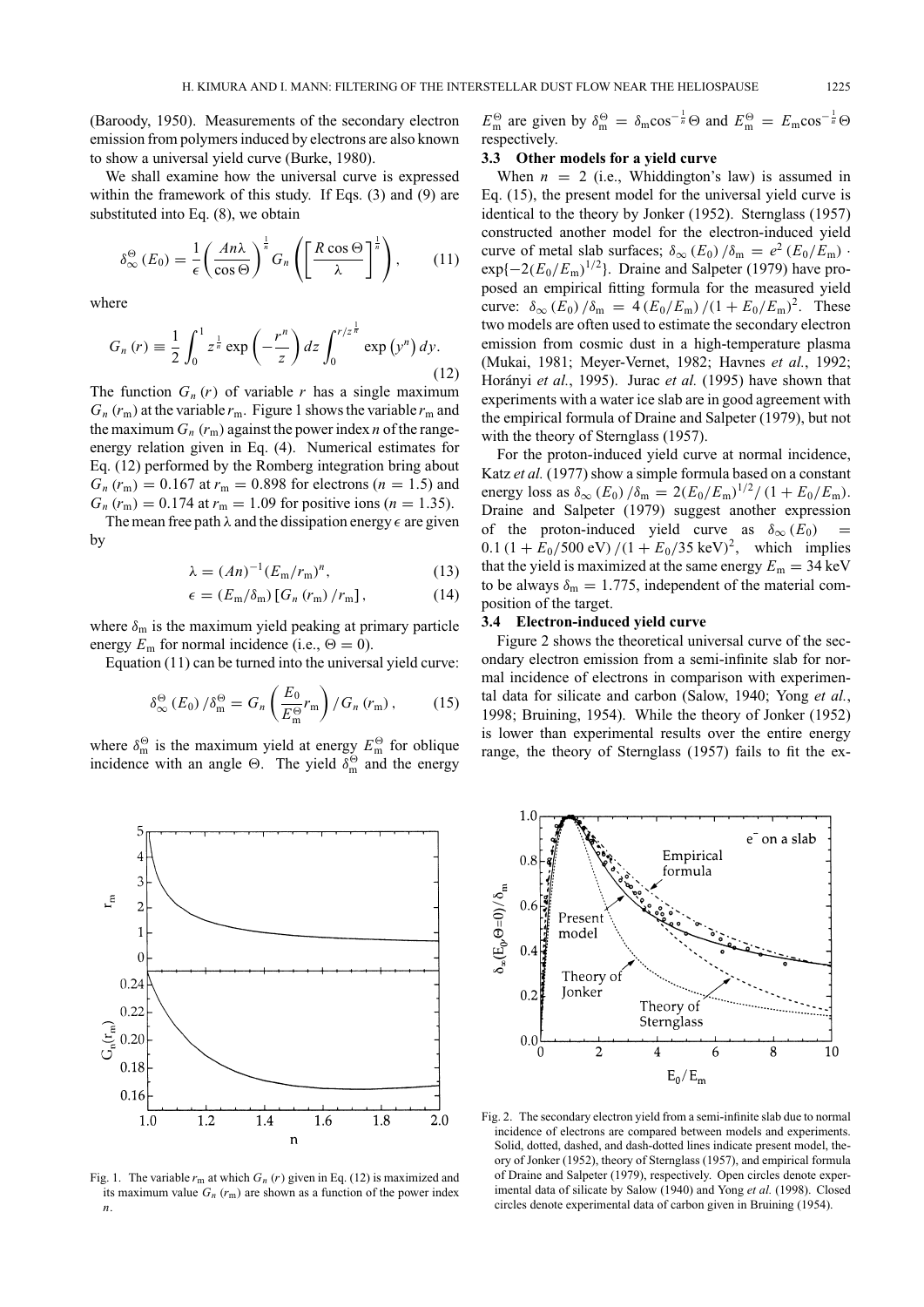perimental data for  $E_0/E_m > 4$ . The empirical formula of Draine and Salpeter (1979) shows an overall agreement, but slightly overestimates experimental data for the energy range  $E_0/E_m > 1$ . The agreement of the present model curve with experimental results is fairly good over the whole energy range of incident electrons, although the present model tends to underestimate the measured yield values.

#### **3.5 Proton-induced yield curve**

Figure 3 shows a comparison between models and measurements of the secondary electron emission from a slab under proton bombardment with  $1 \le E_0/E_m \le 10$ . The slope of the yield curve derived from experiments is steeper than that predicted by the theory of Katz *et al.* (1977). On the contrary, experimental data show a gentler slope compared with the yield curve given by the empirical formula of Draine and Salpeter (1979) for  $1 \le E_0/E_m \le 4$ . Clearly, the experimental data are best fitted by the present model than by either the theory of Katz *et al.* (1977) or the empirical formula of Draine and Salpeter (1979).

The angular variation in the secondary electron yield can also be compared between the models and experimental data. The present model predicts the angular dependence of the yield to be  $cos^{-0.74}$  $\Theta$  for proton impacts. This is consistent with the experimental yields for a silicate film indicating that the power of cos  $\Theta$  ranges from  $-0.85$  to  $-0.70$  (Jacobsson, 1993; Jacobsson and Holmén, 1993).

#### **3.6 Validity of the present model**

In contrast to our assumptions, the power index *n* and fitting parameter *A* of the range-energy relation is, in general, not constant over a wide energy range of the primary particles (see Kanaya *et al.*, 1978). Furthermore, measured yield data involve the primary electrons reflected at the sur-



Fig. 3. The same as Fig. 2, but for proton impact. Solid, dotted, dash-dotted lines indicate present model, theory of Katz *et al.* (1977), and empirical formula of Draine and Salpeter (1979), respectively. Open circles denote experimental data of silicate by Jacobsson (1993) and Jacobsson and Holmén (1994) with assumptions of  $\delta_{\rm m} = 4.0$  and  $E_{\rm m} = 90$  keV from the similarity of the slopes between the secondary electron yield and the stopping power (ICRU, 1993). Closed circles denote experimental data of carbon by Meckbach *et al.* (1975) with  $\delta_{\rm m} = 4.0$  at  $E_{\rm m} = 20$  keV, Hasselkamp *et al.* (1990) with  $\delta_{\rm m} = 1.7$  at  $E_{\rm m} = 85$  keV, Gelfort *et al.* (1997) with  $\delta_{\rm m} = 3.24$  at  $E_{\rm m} = 70$  keV, and Ritzau and Baragiola (1998) with  $\delta_{\rm m} = 2.9$  at  $E_{\rm m} = 85$  keV.

face of a slab and those scattered backward in the slab (see Hachenberg and Brauer, 1959). The model yield curve could be better described by taking into account these two effects. The present model, however, yields a good fit to the data within the uncertainties of the experimental results for both electrons and protons.

# **4. Secondary Electron Emission From a Spherical Grain**

# **4.1 Mathematical formulation**

Draine and Salpeter (1979) have suggested that the geometry of small particles compared to infinite slabs leads to a higher emission of secondary electrons, which is referred to as the small particle effect. The Jonker's theory (the elementary theory with the Whiddington's law) has been extended to treat the small particle effect of electron impact on small spherical grains (Chow *et al.*, 1993, 1994; Chow, 1997). We reconsider the formulation of the small particle effect using Eqs. (6) and (7), which give a better description of the experimental data, rather than the Whiddington's law. The elementary theory has also been used to investigate the influence of the porosity on the electron-induced secondary-electron emission (Millet and Lafon, 1995). While the porosity effect on the secondary electron emission from dust grains can be revised in the framework of the present model, this is beyond the scope of this paper.

When a spherical grain with radius *a* is immersed in an isotropic flux of electrons or ions, the secondary electron yield  $\delta_a$  ( $E_0$ ) from the grain is given by (cf. Chow, 1997)

$$
\delta_a(E_0) = \int_0^{\pi/2} \sin \Theta \cos \Theta \, d\Theta
$$
  
 
$$
\times \int_0^{x_m} \frac{1}{\epsilon} \left( -\frac{dE}{dx} \right) dx \int_0^{\pi} \exp\left( -\frac{l}{\lambda} \right) \sin \varphi \, d\varphi,
$$
 (16)

where  $d E/dx$ ,  $\lambda$ , and  $\epsilon$  are determined by Eqs. (3), (13), and (14) respectively on the assumption that these quantities are independent of the shape and structure of the target. We here notice that the secondary electron yield for a spherical grain under a mono-directional flux of electrons or ions is identical to the case of an isotropic flux because of the symmetrical shape of a sphere. The distance *l* to the grain's surface is given by

$$
l = a \left[ \sqrt{1 - (u \sin \varphi)^2} - u \cos \varphi \right],\tag{17}
$$

where

$$
u = \sqrt{1 + (x/a)^2 - 2(x/a)\cos\Theta}.
$$
 (18)

The maximum depth  $x_m$  of primary is limited by either the projected range of the primaries or the size of the dust grain, namely,

$$
x_{\rm m} = \min\left(R, 2a\cos\Theta\right),\tag{19}
$$

where  $\Theta$  is an angle between the incident direction of the primary and the normal to the surface of the grain.

#### **4.2 Material composition of interstellar dust**

The properties of dust grains in the VLISM have been suggested to be similar to those in the diffuse ISM (Reach and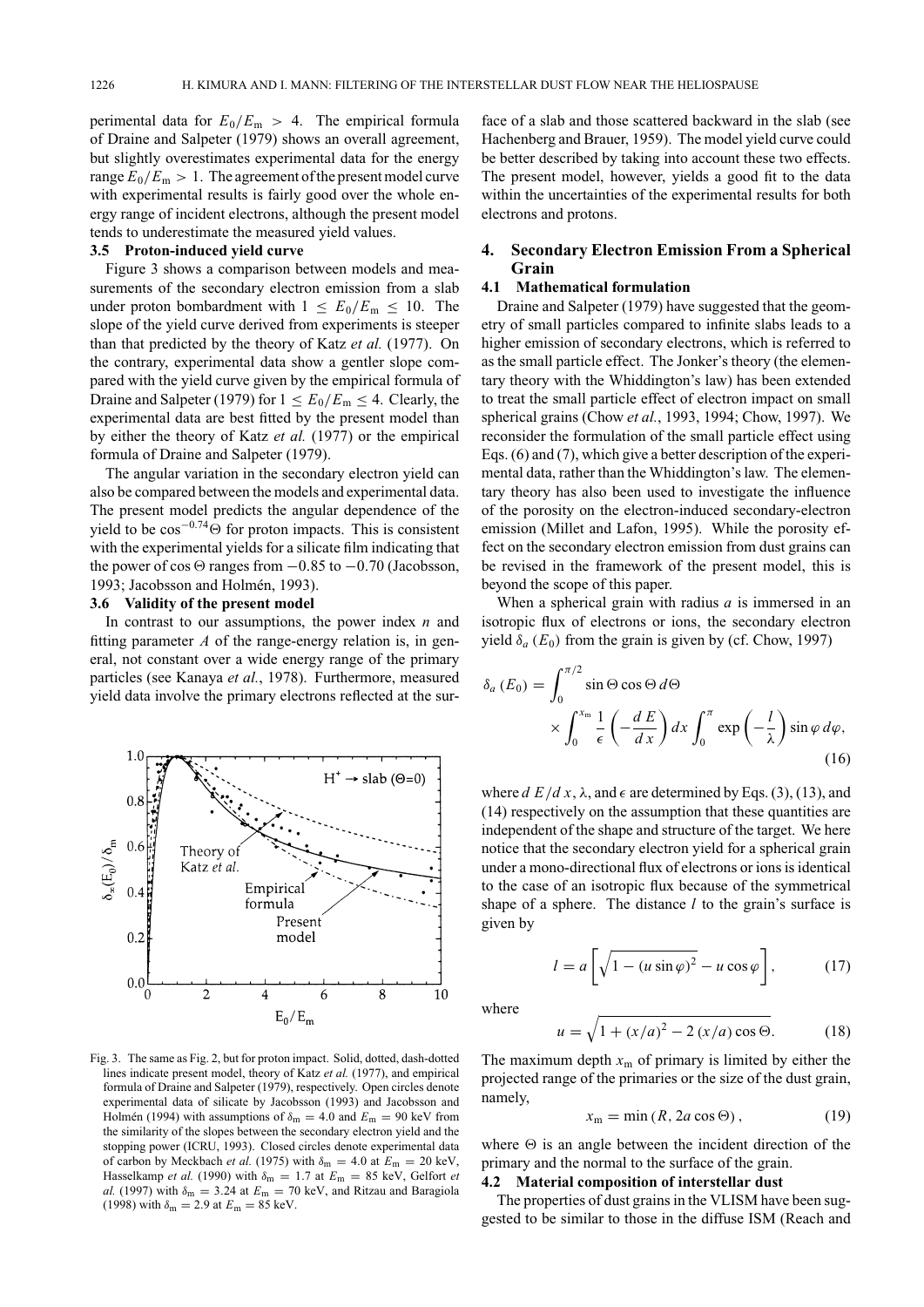

Fig. 4. The secondary electron yield from a spherical silicate grain by electron impact is given as a function of incident electron energy ranging from 0.01 to 1000 keV. The yield curves are shown for grain radius  $a = 0.001, 0.004, 0.01,$  and 0.1  $\mu$ m, separately, and those for  $a \ge 1.0 \,\mu$ m converge on the yield curve for the solid slab surface.

Boulanger, 1998; Kimura *et al.*, 1999). Although there is no definite model of interstellar dust up to present, there is a consensus of the existence of silicate and carbon materials among different component of dust in the diffuse ISM (Greenberg, 1978; Draine and Lee, 1984; Jones *et al.*, 1987; Mathis and Whiffen, 1989; see, Dorschner (1996) for a review). Although Frisch *et al.* (1999) suggest a model of core-mantle grains with olivine and oxide in the core and pyroxene in the mantle within a few parsec from the Sun, we assume silicate and carbon to simulate the material properties of dust in the VLISM.

The bulk densities  $\rho$  for silicate and carbon grains are given by  $\rho = 3.3 \times 10^3$  and  $\rho = 2.25 \times 10^3$  kg m<sup>-3</sup> respectively. The yield parameters  $\delta_{\rm m}$  and  $E_{\rm m}$  for electron bombardment on a slab have been experimentally determined to be  $\delta_{\rm m} = 2.4$ at  $E_m = 400$  eV for silicate and  $\delta_m = 1$  at  $E_m = 250$  eV for carbon (Kollath, 1956; Hachenberg and Brauer, 1959). Substituting the yield parameters into Eqs. (13) and (14), we obtain the mean free path  $\lambda$  and the dissipation energy  $\epsilon$  for electron bombardment to be  $\lambda = 4.5$  nm and  $\epsilon = 31$  eV for silicate grains and  $\lambda = 3.3$  nm and  $\epsilon = 46.5$  eV for carbon grains. Our estimate for the mean free path  $\lambda$  of the secondary electrons in carbon is in a good agreement with the experimental value (cf. Voreades, 1976).

#### **4.3 Theoretical yield curve**

Figures 4 and 5 show the calculated yield curve of the secondary electron emission induced by electron impact onto spherical silicate and carbon grains in comparison to semiinfinite slabs due to normal incident electrons. Unfortunately, there is no experimental data for the secondary electron yield of silicate nor carbon grains.

The values of the secondary electron yield from large spherical grains with  $a > 1$   $\mu$ m show no further variation with the size of grains and are identical to those from a semi-infinite slab due to normal incidence. This is consis-



Fig. 5. The same as Fig. 4 but for a spherical carbon grain with  $a = 0.001$ , 0.003, 0.01, 0.1  $\mu$ m, and > 1.0  $\mu$ m.

tent with measurements of the secondary electron emission from polystyrene latex spheres of submicron size, the secondary electron yield of which has been shown to agree with the value measured for polystyrene foils (Hall and Beeman, 1976; Ziemann *et al.*, 1995). In contrast, the empirical formula of Draine and Salpeter (1979) gives a value of two times higher in the large-size limit.

Grains with  $a = 0.1 \mu m$  show a yield curve similar to, but slightly higher than that of larger grains with  $a = 1 \mu m$ , over all energy ranges of primary electrons. Furthermore, an additional small peak appears in the yield curve at  $E_0 =$ 5.6 keV for silicate and  $E_0 = 4.3$  keV for carbon grains with  $a = 0.1 \mu$ m. The projected ranges at these energies are found for both silicate and carbon grains to be  $R(E_0) = 0.2 \mu m$ , which corresponds to the diameter 2*a* of the grains. A similar second peak at  $E_0 > E_m$  has also been found in the yield curve of the secondary electron emission from surfaces of thin carbon foils (see Caron *et al.*, 1998). While the energy of the additional peak decreases with decreasing size of grains, the yield curve for grains with  $a \geq 0.01 \mu m$  shows that the incident electron energy for the additional peak is higher than  $E_m$ . The second peak for  $a = 0.01 \mu m$  occurs at  $E_0 =$ 1.1 keV with  $\delta = 4.3$  for silicate and  $E_0 = 0.89$  keV with  $\delta = 1.4$  for carbon. The projected ranges for these energies are given by  $R(E_0) \approx 0.02 \mu m$  for both silicate and carbon grains. On the other hand, the projected ranges *R* for *E*<sup>m</sup> amount to 0.0038  $\mu$ m for silicate grains and 0.0028  $\mu$ m for carbon grains. As far as the grain diameter 2*a* is larger than the range  $R(E_m)$ , the second peak occurs at the incident electron energy where the range *R* reaches the diameter 2*a* of the grain.

The small particle effect becomes significant for grains with  $a < 0.1 \mu$ m and causes an enhancement in the yield. Very small grains with  $a = 0.001 \mu m$  have a single peak in the yield curve, which is  $\delta = 4.2$  at  $E_0 = 0.21$  keV for silicate and  $\delta = 2.0$  at  $E_0 = 0.17$  keV for carbon. The peak value of the yield attains the highest at radii  $a \approx 0.004 \,\mu\text{m}$  for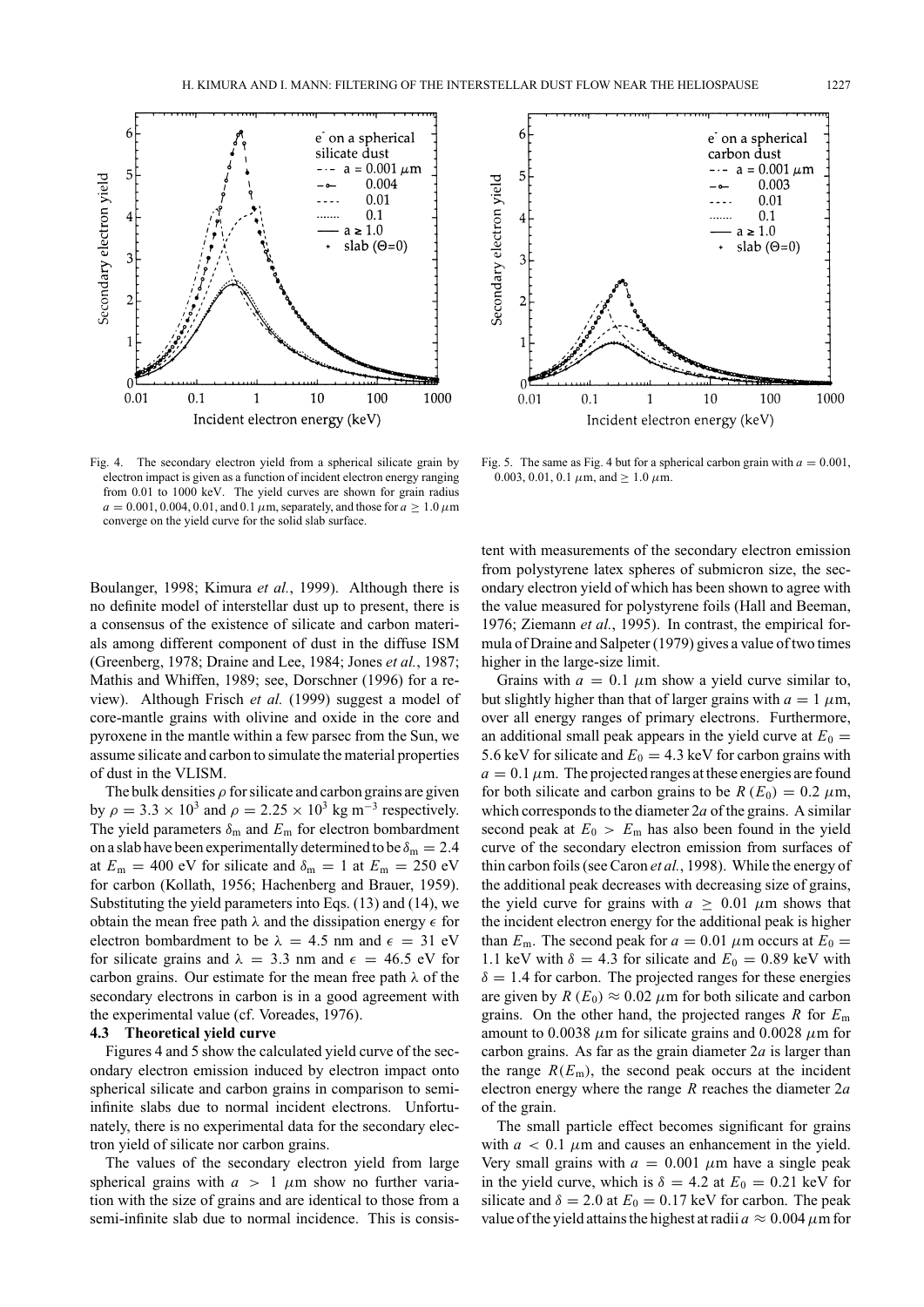silicate grains and at radii  $a \approx 0.003 \mu$ m for carbon grains. One may notice that the yield curve of a semi-infinite slab is maximized at the projected range  $R(E_m) = 0.0038 \mu m$ for silicate and  $R(E_m) = 0.0028 \ \mu \text{m}$  for carbon. Therefore, the highest value for the secondary electron yield is obtained when the radius corresponds to the projected range of the energy at which the yield of a semi-infinite slab is maximized, namely, when  $a \approx R(E_m)$  is satisfied. The highest yields of spherical silicate and carbon grains are found to be  $\delta \approx 6$ and  $\delta \approx 2.5$  respectively and are a factor of 2.5 higher than for large ( $a \ge 1 \ \mu$ m) grains.

# **5. Application to Grain Charging**

#### **5.1 Charging processes for interstellar dust**

We apply the present model for the secondary electron emission from a sphere to estimate the electric charge of dust streaming from the VLISM to the heliosphere. As possible charging processes, photoelectron emission, sticking of plasma particles, and secondary electron emission are considered, while thermionic emission and field emission are negligible near the heliopause (cf. Kimura and Mann, 1999). Penetration of energetic plasma and the recombination of ions with electrons on the dust surface are taken into account for the estimate of the plasma sticking current. The method of computing each current is described in Kimura and Mann (1998a), while Eq. (16) is applied to estimate the secondary electron yield, for comparison to the previously used formula that is empirically derived by Draine and Salpeter (1979). We find the dust charge for which the sum of the currents equals to zero as the equilibrium condition.

Note that not only the secondary electron emission but also the photoelectron emission weakly reflects dust materials through the dielectric function and photoelectric yield of grains (Draine 1978; Draine and Salpeter, 1979; Kimura and Mann, 1998a). The dielectric functions of silicate and carbon materials are taken from Laor and Draine (1993) and the mean free path  $\lambda$  of the secondary electrons is used to compute the photoelectric yield (Draine and Salpeter, 1979; Kimura and Mann, 1998a). It is worth mentioning that except for the electron sticking current, the photoelectron current is known to contribute significantly to the electric charging in the inner solar system, but the secondary electron current is predominant near the heliopause.

#### **5.2 Radiation and plasma environments**

The photon flux used for calculations of the photoelectron current is given by Mezger *et al.* (1982) for interstellar background stars and by Heroux *et al.* (1974), Higgins (1976), and Vernazza *et al.* (1976) for the Sun. The major constituent of the plasma near the heliopause is protons with high temperature resulting from their compression at the termination shock. We adopt  $n_p = 1.87 \times 10^3$  m<sup>-3</sup>,  $T_p = 2 \times 10^6$  K, and  $v_p = 0$  km s<sup>-1</sup> where  $n_p$ ,  $T_p$ , and  $v<sub>p</sub>$  denote the number density, temperature, and heliocentric radial bulk speed of protons respectively (cf. Pauls and Zank, 1996). Although  $\alpha$ -particles are of minor importance for the electric charging of dust, we assume the number density  $n_{\alpha}$ of the  $\alpha$ -particles  $n_{\alpha} = 0.05n_p$  and its temperature and bulk speed to be the same as those of protons. We do not take into account the heavier elements because their contributions are even smaller. Hence the plasma condition  $n_e = n_p + 2n_\alpha$ 



Fig. 6. The equilibrium surface potentials of interstellar dust near the heliopause are enhanced for nanometer-sized grains because of the small particle effect. The dotted and solid curves are numerical potentials of silicate and carbon grains that use Eq. (16) with the range-energy relation given in Eq. (6). The dashed and dash-dotted curves indicate the potentials for silicate and carbon grains calculated with the empirical formula suggested by Draine and Salpeter (1979) for the secondary electron emission from small spherical particles due to electron bombardment.

determines the electron number density *ne*, while the temperature and bulk speed of the electrons are assumed to be identical to  $T_p$  and  $v_p$  respectively.

#### **5.3 Electric charge on interstellar dust**

The electric charge *Q* on the surface of a spherical grain can be expressed in terms of its surface potential *U* using the relation  $Q = 4\pi\epsilon_0 a U$ , where  $\epsilon_0$  is the permittivity in vacuum. Figure 6 shows the calculated surface potentials of interstellar dust grains based on the discussed assumptions in comparison to previous calculations. The present model for the secondary electron emission results in lower surface potentials over the whole size range. While silicate grains attain potentials higher than carbon grains, the difference of the potentials in the present model is smaller (e.g.,  $\sim$ 2 V for  $a > 0.1 \mu m$ ) compared to the previous model (e.g., ~7 V for  $a > 0.1 \mu$ m). These results indicate that the effect of the secondary electron emission on the electric charging is less significant than previously estimated.

The difference in the surface potentials of grains between silicate and carbon increases at the small size range where the small particle effect pronounces the contribution of the secondary electron emission to the grain charging. In the previous model, the small particle effect considerably enhances the potentials of small grains for  $a < 0.01 \mu m$  accompanied with a peak at the size where the secondary electron yield reaches its maximum. In contrast, the present model indicates a gradual increase in the surface potential for grain sizes  $a < 0.1 \mu$ m without showing a maximum at the position of the maximum secondary-electron yield. The absence of the peak in the potential curve suggests that the feature of the secondary electron emission is diluted by the pene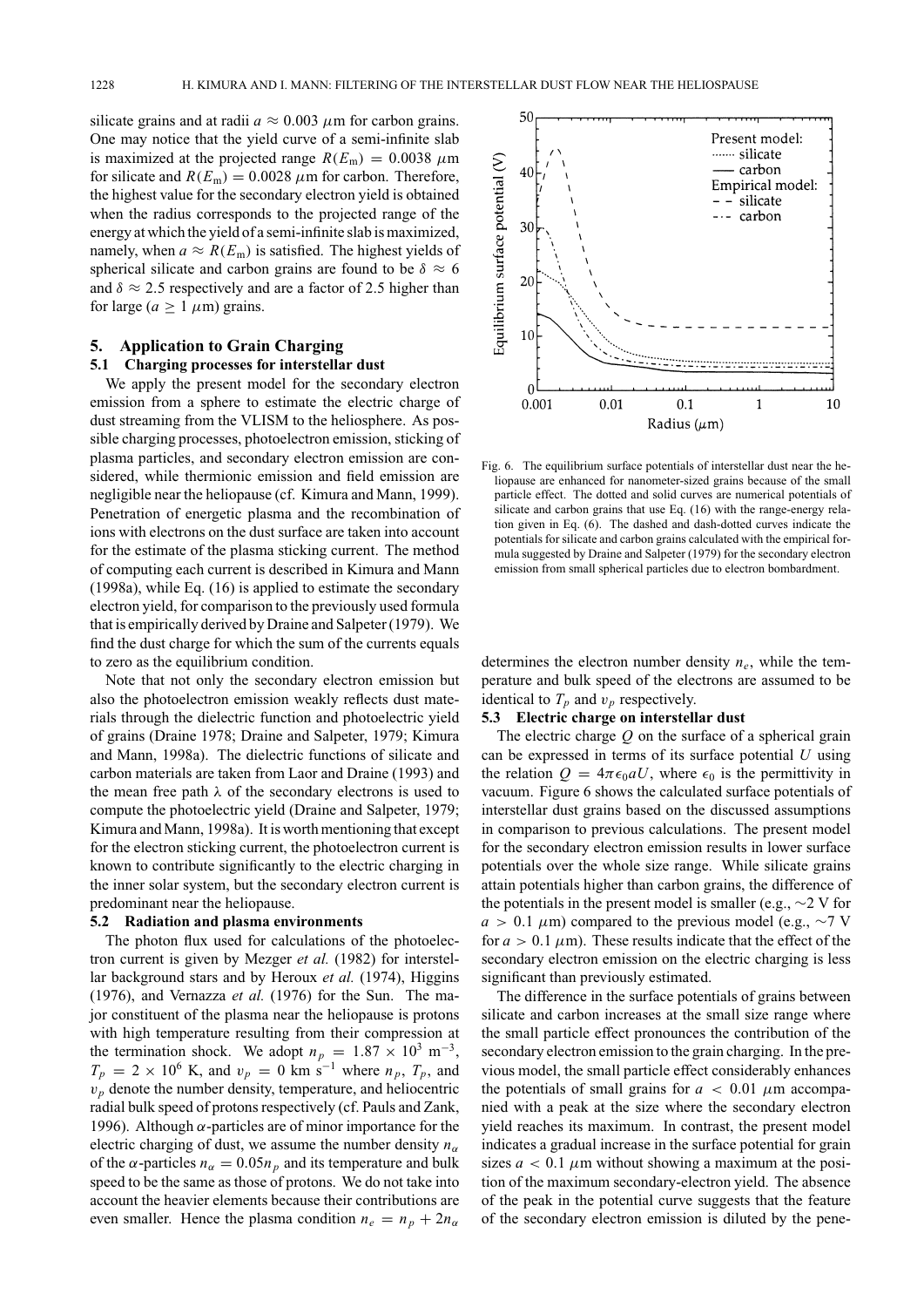tration of the impinging electrons, which becomes effective monotonically with decreasing size of grains.

# **6. Discussion**

## **6.1 Filtering of interstellar dust flow near the heliopause**

The depletion mechanism of grains due to the electric charges may be less significant than previously expected, since the present model predicts lower values of grain charges (see Fig. 6). In order to discuss the deflection of interstellar dust by the Lorentz force between the heliopause and the termination shock, we compare the initial momentum of the grains with the incremental momentum change of grains as a result of the interaction between the dust charge and the magnetic field. The condition of  $mv_{\infty} > \int QvBdt$  may, therefore, be regarded as an indicator for the undisturbed flow of interstellar dust with mass *m* and initial heliocentric speed  $v_{\infty}$  (cf. Kimura and Mann, 1998b). We assume the initial speed of interstellar dust to be  $v_{\infty} = 26$  km s<sup>-1</sup>, which was derived from the speed distribution of interstellar dust detected in the heliosphere (Grün et al., 1994). The electric charge *Q* and speed v of the grain relative to the plasma, and the magnetic field strength *B* in the direction perpendicular to the initial dust velocity are in general described as a function of time *t* along the trajectory of the interstellar dust. However, the electric charges on grains in the equilibrium state are almost constant in the heliosheath (Kimura and Mann, 1998a,b; Mann and Kimura, 1999). On the other hand, the speed of the grains relative to the plasma increases with time according to the spatial variation in the solar wind speed varying from 0 km s−<sup>1</sup> at the heliopause to approximately 100 km  $s^{-1}$  at the termination shock. As interstellar dust grains travel from the heliopause to the termination shock, the magnetic field strength decreases (cf. Linde *et al.*, 1998). Assuming a constant dust charge and a monotonic increase in the relative speed and decrease in the magnetic field in the time interval  $0 \le t \le L/v_{\infty}$ , one can obtain the inequality  $\int QvBdt > Qv_{HP}B_{HP}L/v_{\infty}$  where  $v_{HP}$ and  $B_{HP}$  denote the dust speed relative to the plasma and the magnetic field strength at the heliopause and *L* the distance between the heliopause and the termination shock. Thus the condition for the undisturbed flow of interstellar dust can be transformed into  $mv_{\infty}/Q > B_{HP}L$  because of  $v_{HP} = v_{\infty}$ . Note that the estimates of the grain charge *Q* for the smallest grains of mass *m* detected in the heliosphere determine the upper limit on  $B_{HP}L$ .

Data for in situ dust experiments are available at present from 1989 to 1995 for *Galileo* between 0.7–5.3 AU from the Sun and from 1990 to 1995 for *Ulysses* between 1.0– 5.4 AU (Grün *et al.*, 1995b,c; Krüger *et al.*, 1999a,b). The uncertainty of the mass determination may deviate two orders of magnitude from the real value (Göller and Grün, 1989; Grün et al., 1995a). Nevertheless the data analysis indicates the detection of interstellar dust grains with masses as small as  $m = 1 \times 10^{-18}$  kg (Baguhl *et al.*, 1996; Mann and Kimura, 1999). Since their radii can be in the range of 0.039–0.062  $\mu$ m assuming the specific density of  $1 \times 10^3 \le \rho \le 4 \times 10^3$  kg m<sup>-3</sup>, their surface potentials of  $U > 3.5$  V (see Fig. 6) allow us to derive the heliosheath condition  $B_{HP}L < 11.4$  nT AU. The distance *L* between the termination shock and the heliopause seems to be greater than 30 AU in the upstream direction with respect to the interstellar wind, based on different models of the interaction between the solar wind and the VLISM (Whang *et al.*, 1995; Baranov and Malama, 1996; Washimi and Tanaka, 1996; Zank and Pauls, 1996; Linde *et al.*, 1998; Ratkiewicz *et al.*, 1998). This places further constraints of  $B_{HP} < 0.38$  nT on the perpendicular component of the magnetic field at the heliopause as far as the condition  $L > 30$  AU is fulfilled.

The value of 0.38 nT can also be regarded as the upper limit on the perpendicular component of the magnetic field in the VLISM, if the magnetic field strength at the heliopause is stronger than that in the VLISM as derived from many models and this is true for the magnetic field component (see, Nerney *et al.*, 1993; Washimi and Tanaka, 1996; Linde *et al.*, 1998). This is consistent with the value of 0.43 nT that has been estimated as an upper limit on the magnetic field strength in the VLISM (see Gloeckler *et al.*, 1997). Our calculations of the grain charge give us another possibility to estimate the upper limits of the magnetic field in the heliospheric boundary and the VLISM.

# **6.2 Deflection of interstellar dust flow at the bow shock**

Depending on the grain charge and the magnetic field, tiny dust grains could already be depleted near the bow shock, which can be expected to form outside the heliopause if the interstellar gas flow is supersonic (cf. Baranov *et al.*, 1976). Frisch *et al.* (1999) have recently concluded that interstellar dust grains with  $a < 0.01 \mu m$  are excluded at the bow shock, based on the condition that the Larmor radius of the grains at the bow shock is smaller than the distance between the bow shock and the heliopause. The Larmor radius  $(mv / QB)$  was derived for graphite grains ( $\rho = 2.26 \times 10^3$  kg m<sup>-3</sup>) from roughly estimated surface charge *Q* and adopted values of  $v = 26$  km s<sup>-1</sup> and  $B = 0.3$  nT. The value for the magnetic field comes from assumptions of the compression ratio ∼2 at the bow shock and the interstellar magnetic field of 0.15 nT. Because  $v \sim 13$  km s<sup>-1</sup> for the case of the compression ratio ∼2, the Larmor radius at the bow shock was overestimated. While Frisch *et al.* (1999) assume implicitly that the interstellar dust flow is undisturbed outside the bow shock (i.e.,  $v = 0$  km s<sup>-1</sup>), it may be worth investigating the probability for interstellar dust grains with  $a < 0.01 \mu m$  to reach the bow shock without a significant deflection. The dispersion speed of grains has been derived from experimental data in the heliosphere to be 5 km s−<sup>1</sup> and the electric charge *Q* of grains with  $a < 0.01 \mu m$  is almost constant outside the heliopause (Grün et al., 1994; Kimura and Mann, 1998a). If  $B = 0.15$  nT, the derived Larmor radius of the graphite grains with  $a < 0.01 \mu m$  outside the bow shock is as small as 58 AU, which is much smaller than the scale of the local interstellar cloud. Consequently, the assumed values for the estimate of the Larmor radius would lead to the conclusion that interstellar dust grains with  $a < 0.01 \mu$ m do not reach the bow shock as well as the heliopause.

We notice that a comparison of the Larmor radius with the distance between the bow shock and heliopause is not a good indicator for the deflection of interstellar dust flow; when the speed  $v$  of interstellar dust grains relative to the interstellar wind is small, the resulting small value of the Larmor radius might be misunderstood as the significant deflection of the grains despite of the ineffective Lorentz force. Instead,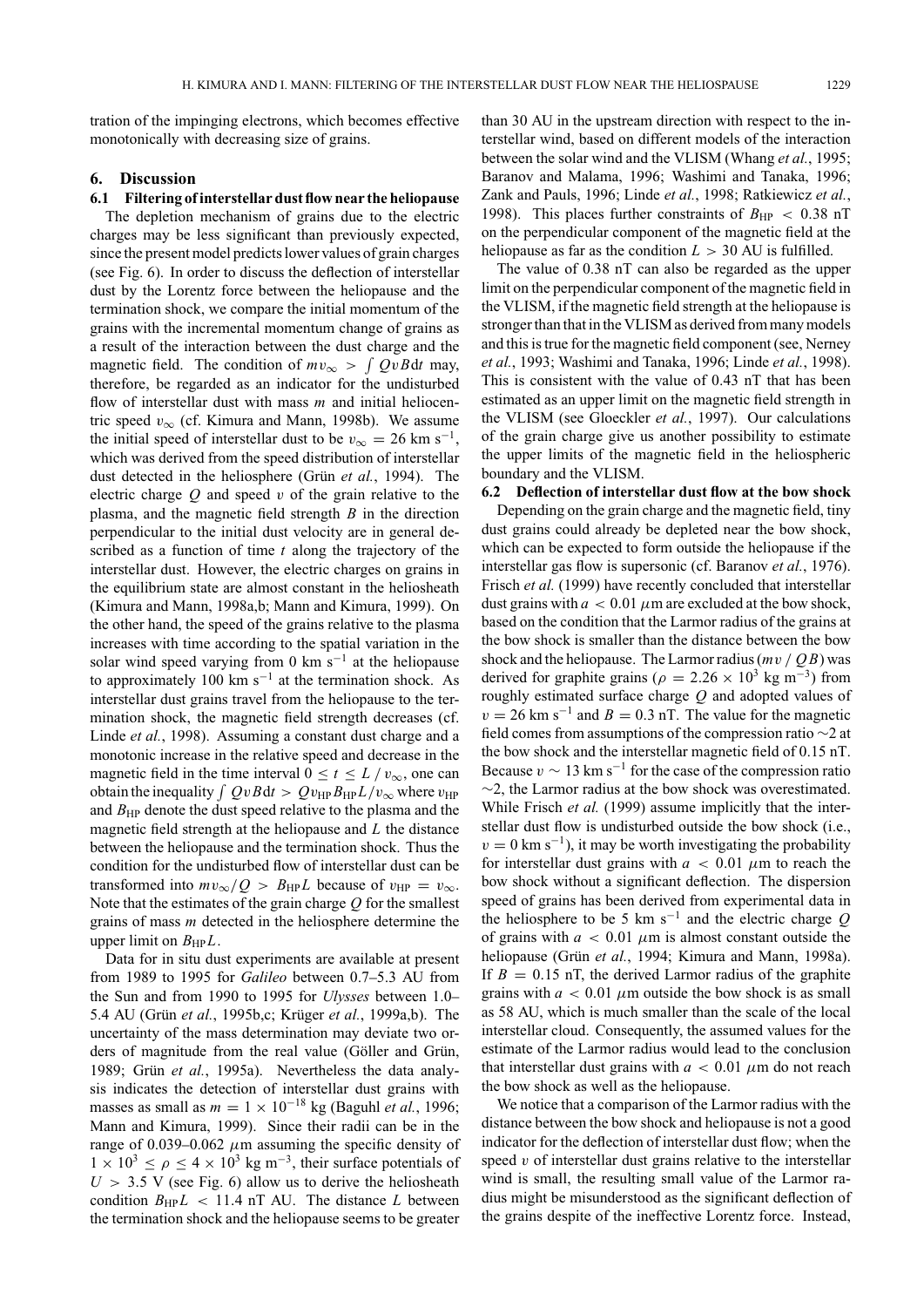we apply the inequality  $mv_{\infty}^2 / Qv > BL$  to investigate the condition for the undisturbed flow of interstellar dust having the charge *Q* in the distance *L* between the bow shock and the heliopause. The surface potential of grains with mass  $m = 1 \times 10^{-18}$  kg fulfills  $U > 2.7$  V at the bow shock (cf. Mann and Kimura, 1999). If  $L = 150$  AU is assumed for the distance between the bow shock and the heliopause according to Frisch *et al.* (1999), the detection of interstellar dust with  $m = 1 \times 10^{-18}$  kg in the heliosphere would indicate the condition of  $B < 0.16$  nT for the interstellar magnetic strength at the bow shock. However, the upper limit on the interstellar magnetic field outside the bow shock is turned out from the compression ratio  $\sim$ 2 at the bow shock to be 0.08 nT, which contrasts with the value of 0.15 nT assumed by Frisch *et al.* (1999). It is worth noting that the strength and direction of the magnetic field in the VLISM are poorly known at present (Holzer, 1989; Suess, 1990; Frisch, 1995). In addition, the bow shock may not exist at all because of the subsonic interstellar flow, which seems to be indicated by a comparison of heliospheric models with the  $Ly\alpha$  absorption profile toward α Cen (Gayley *et al.*, 1997). It can also be dissipated by collisions between ions and neutrals in the interstellar magnetic field or it may disappear during the ascending phase of the solar cycle (Mullan and Arge, 1996; Richardson, 1997). In order to answer the question whether the interstellar dust flow is filtered off at the bow shock or not, further studies of the interstellar magnetic field along with the existence of the bow shock are required. In addition, numerical simulations of dust trajectories compared with measurements of the dust velocity and mass distributions in the heliosphere may put constraints on the interstellar magnetic field.

**Acknowledgments.** We thank Priscilla Frisch and an anonymous referee for thoughtful review reports, Alexander Krivov, James F. McKenzie, Romana Ratkiewicz, and Paul J. Ziemann for fruitful communications, and Tadashi Mukai for useful discussions and financial support for one of us (H. K.) at Kobe University. This work was supported by BMBF.

#### **References**

- Andersen, H. H. and J. F. Ziegler, *Hydrogen: Stopping Powers and Ranges in All Elements*, 317 pp., Pergamon Press, New York, 1977.
- Axford, I. W., The interaction of the solar wind with the interstellar medium, in *Solar Wind*, edited by C. P. Sonett, P. J. Coleman, Jr., and J. M. Wilcox, pp. 609–660, NASA SP-308, Washington, D. C., 1972.
- Baguhl, M., E. Grün, and M. Landgraf, In situ measurements of interstellar dust with the Ulysses and Galileo spaceprobes, *Space Sci. Rev.*, **78**, 165– 172, 1996.
- Baranov, V. B., K. V. Krasnobaev, and M. S. Ruderman, On the model of the solar wind-local interstellar medium interaction with two shock waves, *Astrophys. Space Sci.*, **41**, 481–490, 1976.
- Baranov, V. B. and Yu. G. Malama, Model of the solar wind interaction with the local interstellar medium: numerical solution of self-consistent problem, *J. Geophys. Res.*, **98**, 15157–15163, 1993.
- Baranov, V. B. and Yu. G. Malama, Axisymmetric self-consistent model of the solar wind interaction with the LISM: basic results and possible ways of development, *Space Sci. Rev.*, **78**, 305–316, 1996.
- Baroody, E. M., A theory of secondary electron emission from metals, *Phys. Rev.*, **78**, 780–787, 1950.
- Bruining, H., *Physics and Applications of Secondary Electron Emission*, 128 pp., Pergamon Press, London, 1954.
- Burke, E. A., Secondary emission from polymers, *IEEE Trans. Nucl. Sci.*, **NS-27**, 1760–1764, 1980.
- Caron, M., M. Beuve, H. Rothard, B. Gervais, A. Dubus, and M. Rösler, Experimental and theoretical study of target thickness dependent electron yields induced by electrons in carbon, *Nucl. Instr. Meth. Phys. Res. B*,

**135**, 436–442, 1998.

- Chow, V. W., The role of grain size in secondary and photoelectric emission from dust grains, in *Advances in Dusty Plasmas*, edited by P. K. Shukla, D. A. Mendis, and T. Desai, pp. 77–86, World Scientific, Singapore, 1997.
- Chow, V.W., D. A.Mendis, andM. Rosenberg, Role of grain size and particle velocity distribution in secondary electron emission in space plasmas, *J. Geophys. Res.*, **98**, 19065–19076, 1993.
- Chow, V. W., D. A. Mendis, and M. Rosenberg, Secondary emission from small dust grains at high electron energies, *IEEE Trans. Plasma Sci.*, **22**, 179–186, 1994.
- Dorschner, J., Properties of interstellar dust, in *Physics, Chemistry, and Dynamics of Interplanetary Dust*, edited by B. Å. S. Gustafson and M. S. Hanner, pp. 487–496, Astronomical Society of the Pacific, San Francisco, 1996.
- Draine, B. T., Photoelectric heating of interstellar gas, *Astrophys. J. Suppl. Ser.*, 595–619, 1978.
- Draine, B. T., Charging processes for interstellar dust, in *Evolution of Interstellar Dust and Related Topics*, edited by A. Bonetti, J. M. Greenberg, and S. Aiello, pp. 91–101, Elsevier Science, New York, 1989.
- Draine, B. T. and H. M. Lee, Optical properties of interstellar graphite and silicate grains, *Astrophys. J.*, **285**, 89–108, 1984.
- Draine, B. T. and E. E. Salpeter, On the physics of dust grains in hot gas, *Astrophys. J.*, **231**, 77–94, 1979.
- Fitting, H.-J., Transmission, energy distribution, and SE excitation of fast electrons in thin solid films, *Phys. Stat. Sol. (a)*, **26**, 525–535, 1974.
- Frisch, P. C., Characteristics of nearby interstellar matter, *Space Sci. Rev.*, **72**, 499–592, 1995.
- Frisch, P. C., J. M. Dorschner, J. Geiss, J. M. Greenberg, E. Grün, M. Landgraf, P. Hoppe, A. P. Jones, W. Krätschmer, T. J. Linde, G. E. Morfill, W. Reach, J. D. Slavin, J. Svestka, A. N. Witt, and G. P. Zank, Dust in the local interstellar wind, *Astrophys. J.*, **525**, 492–516, 1999.
- Gayley, K. G., G. P. Zank, H. L. Pauls, P. C. Frisch, and D. E. Welty, Oneversus two-shock heliosphere: constraining models with Goddard High Resolution Spectrograph Lyα spectra toward α Centauri, *Astrophys. J.*, **487**, 259–270, 1997.
- Gelfort, St., H. Kerkow, R. Stolle, V. P. Petukhov, and E. A. Romanovskii, Secondary electron yield induced by slowly moving heavy ions, *Nucl. Instr. Meth. Phys. Res. B*, **125**, 49–52, 1997.
- Gloeckler, G., L. A. Fisk, and J. Geiss, Anomalously small magnetic field in the local interstellar cloud, *Nature*, **386**, 374–377, 1997.
- Göller, J. R. and E. Grün, Calibration of the GALILEO/*ULYSSES* dust detectors with different projectile materials and at varying impact angles, *Planet. Space Sci.*, **37**, 1197–1206, 1989.
- Greenberg, J. M., Interstellar dust, in *Cosmic Dust*, edited by J. A. M. McDonnell, pp. 187–294, Wiley-Interscience, New York, 1978.
- Grün, E., B. Gustafson, I. Mann, M. Baguhl, G. E. Morfill, P. Staubach, A. Taylor, and H. A. Zook, Interstellar dust in the heliosphere, *Astron. Astrophys.*, **286**, 915–924, 1994.
- Grün, E., M. Baguhl, D. P. Hamilton, J. Kissel, D. Linkert, G. Linkert, and R. Riemann, Reduction of *Galileo* and *Ulysses* dust data, *Planet. Space Sci.*, **43**, 941–951, 1995a.
- Grün, E., M. Baguhl, N. Divine, H. Fechtig, D. P. Hamilton, M. S. Hanner, J. Kissel, B.-A. Lindblad, D. Linkert, G. Linkert, I. Mann, J. A. M. McDonnell, G. E. Morfill, C. Polanskey, R. Riemann, G. Schwehm, N. Siddique, P. Staubach, and H. A. Zook, Three years of *Galileo* dust data, *Planet. Space Sci.*, **43**, 953–969, 1995b.
- Grün, E., M. Baguhl, N. Divine, H. Fechtig, D. P. Hamilton, M. S. Hanner, J. Kissel, B.-A. Lindblad, D. Linkert, G. Linkert, I. Mann, J. A. M. McDonnell, G. E. Morfill, C. Polanskey, R. Riemann, G. Schwehm, N. Siddique, P. Staubach, and H. A. Zook, Two years of *Ulysses* dust data, *Planet. Space Sci.*, **43**, 971–999, 1995c.
- Grün, E., P. Staubach, M. Baguhl, D. P. Hamilton, H. A. Zook, S. Dermott, B. A. Gustafson, H. Fechtig, J. Kissel, D. Linkert, G. Linkert, R. Srama, M. S. Hanner, C. Polanskey, M. Horanyi, B. A. Lindblad, I. Mann, J. A. M. McDonnell, G. E. Morfill, and G. Schwehm, South-north and radial traverses through the interplanetary dust cloud, *Icarus*, **129**, 270–288, 1997.
- Hachenberg, O. and W. Brauer, Secondary electron emission from solids, *Adv. Electron. Electron Phys.*, **11**, 413–499, 1959
- Hall, T. D. and W. W. Beeman, Secondary electron emission from beams of polystyrene latex spheres, *J. Appl. Phys.*, **47**, 5222–5225, 1976.
- Hasselkamp, D., S. Hippler, A. Scharmann, and T. Schmehl, Electron emission from clean solid surfaces by fast ions, *Ann. Phys.*, **47**, 555–567, 1990.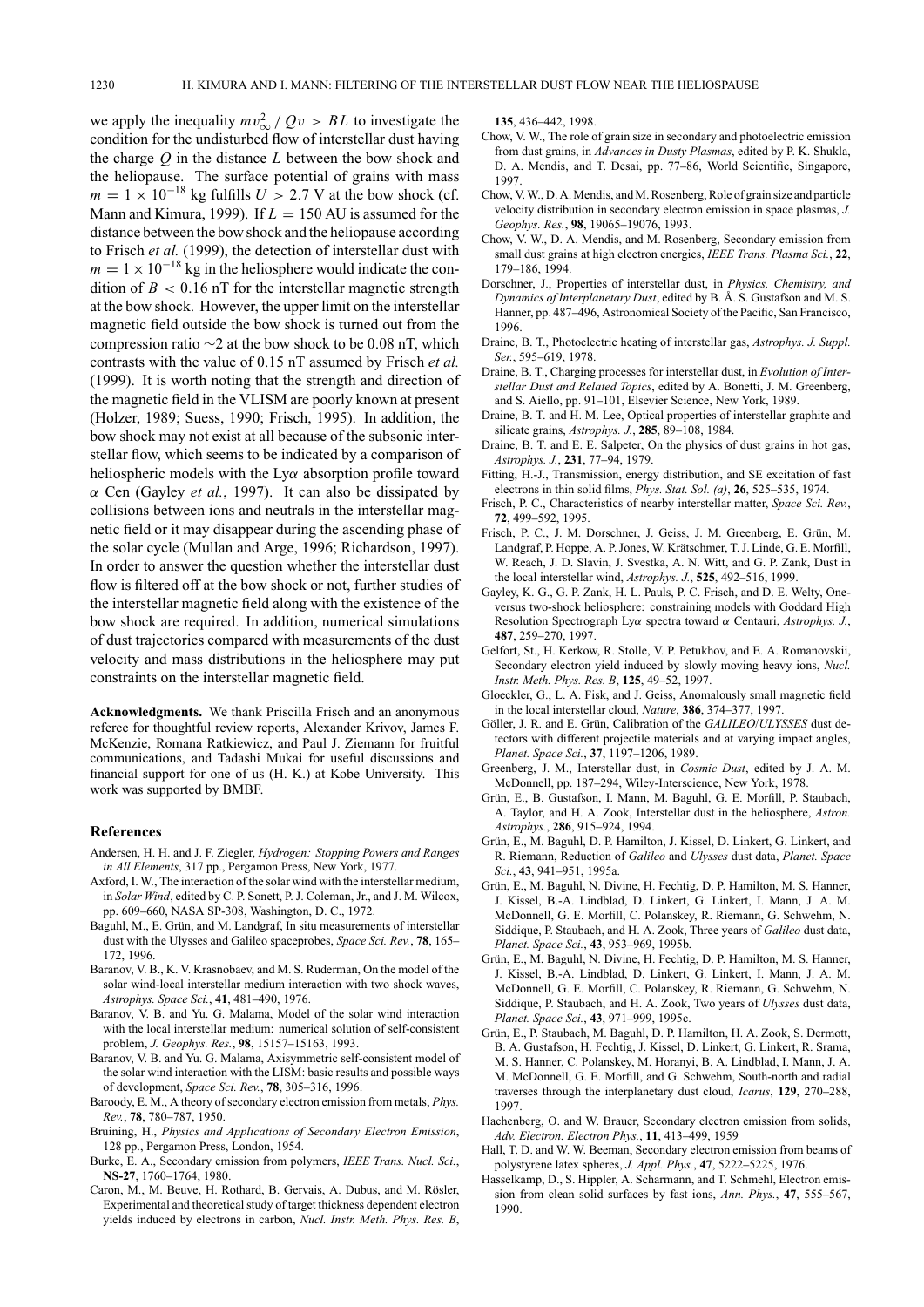- Havnes, O., G. E. Morfill, and F. Melandsø, Effects of electromagnetic and plasma drag forces on the orbit evolution of dust in planetary magnetospheres, *Icarus*, **98**, 141–150, 1992.
- Heroux, L., M. Cohen, and J. E. Higgins, Electron densities between 110 and 300 km derived from solar EUV fluxes of August 23, 1972, *J. Geophys. Res.*, **79**, 5237–5244, 1974.
- Higgins, J. E., The solar EUV flux between 230 and 1220  $\AA$  on November 9, 1971, *J. Geophys. Res.*, **81**, 1301–1305, 1976.
- Holzer, T. E., Interaction between the solar wind and the interstellar medium, *Ann. Rev. Astron. Astrophys.*, **27**, 199–234, 1989.
- Horányi, M., S. Robertson, and B. Walch, Electrostatic charging properties of simulated lunar dust, *Geophys. Res. Lett.*, **22**, 2079–2082, 1995.
- ICRU, *ICRU Report 49, Stopping Powers and Ranges for Protons and Alpha Particles*, 286 pp., International Commission on Radiation Units and Measurements, Bethesda, 1993.
- ICRU, *ICRU Report 55, Secondary Electron Spectra from Charged Particle Interactions*, 114 pp., International Commission on Radiation Units and Measurements, Bethesda, 1996.
- Jacobsson, H., Fundamental processes in  $SiO<sub>2</sub>$  under ion bombardment, Ph.D. dissertation, Chalmers University of Technology, 109 pp., Göteborg, 1993.
- Jacobsson, H. and G. Holmén, The dependence of Si and SiO<sub>2</sub> electron emission on the angle of ion incidence, *J. Appl. Phys.*, **74**, 6397–6400, 1993.
- Jacobsson, H. and G. Holmén, Electron emission from ion-bombarded  $SiO<sub>2</sub>$ thin films, *Phys. Rev. B*, **49**, 1789–1795, 1994.
- Jones, A. P., W. W. Duley, and D. A. Williams, Interstellar extinction correlations, *Mon. Not. Roy. Astron. Soc.*, **229**, 213–221, 1987.
- Jonker, J. L. H., On the theory of secondary electron emission, *Philips Res. Rep.*, **7**, 1–20, 1952.
- Jurac, S., R. A. Baragiola, R. E. Johnson, and E. C. Sittler, Jr., Charging of ice grains by low-energy plasmas: Application to Saturn's *E* ring, *J. Geophys. Res.*, **100**, 14821–14831, 1995.
- Kanaya, K., S. Ono, and F. Ishigaki, Secondary electron emission from insulators, *J. Phys. D.: Appl. Phys.*, **11**, 2425–2437, 1978.
- Katz, I., D. E. Parks, M. J. Mandell, J. M. Harvey, D. H. Brownell, Jr., S. S. Wang, and M. Rotenberg, A three dimensional dynamic study of electrostatic charging in materials, Contractor Report (NASA CR-135256), NASA Lewis Research Center, Cleveland, 1977.
- Kimura, H. and I. Mann, The electric charging of interstellar dust in the solar system and consequences for its dynamics, *Astrophys. J.*, **499**, 454–462, 1998a.
- Kimura, H. and I. Mann, Charging of dust in the very local interstellar medium, in *Physics of Dusty Plasmas*, edited by M. Horányi, S. Robertson, and B. Walch, pp. 321–328, American Institute of Physics, Woodbury, 1998b.
- Kimura, H. and I. Mann, Selection effects on interstellar dust in heliosphere, *Adv. Space Res.*, **25**(2), 299–302, 1999.
- Kimura, H., I. Mann, and A. Wehry, Interstellar dust in the solar system, *Astrophys. Space Sci.*, **264**, 213–218, 1999.
- Kollath, R., Sekundärelektronen-Emission fester Körper bei Bestrahlung mit Elektronen, in *Electron-Emission* · *Gas Discharges I*, edited by S. Flügge, pp. 232–303, Springer-Verlag, Berlin, 1956 (in German).
- Krüger, H., E. Grün, D. P. Hamilton, M. Baguhl, S. Dermott, H. Fechtig, B. A. Gustafson, M. S. Hanner, M. Horányi, J. Kissel, B. A. Lindblad, D. Linkert, G. Linkert, I. Mann, J. A. M. McDonnell, G. E. Morfill, C. Polanskey, R. Riemann, G. Schwehm, R. Srama, and H. A. Zook, Three years of Galileo dust data II: 1993–1995, *Planet. Space Sci.*, **47**, 85–106, 1999a.
- Krüger, H., E. Grün, M. Landgraf, M. Baguhl, S. Dermott, H. Fechtig, B. A. Gustafson, D. P. Hamilton, M. S. Hanner, M. Horányi, J. Kissel, B. A. Lindblad, D. Linkert, G. Linkert, I. Mann, J. A. M. McDonnell, G. E. Morfill, C. Polanskey, G. Schwehm, R. Srama, and H. A. Zook, Three years of Ulysses dust data: 1993–1995, *Planet. Space Sci.*, **47**, 363–383, 1999b.
- Laor, A. and B. T. Draine, Spectroscopic constraints on the properties of dust in active galactic nuclei, *Astrophys. J.*, **402**, 441–468, 1993.
- Linde, T. J., T. I. Gombosi, P. H. Roe, K. G. Powell, and D. L. DeZeeuw, Heliosphere in the magnetized local interstellar medium: Results of a three-dimensional MHD simulation, *J. Geophys. Res.*, **103**, 1889–1904, 1998.
- Lye, R. G. and A. J. Dekker, Theory of secondary emission, *Phys. Rev.*, **107**, 977–981, 1957.
- Mann, I. and H. Kimura, Interstellar dust properties derived from mass density, mass distribution and flux rates in the heliosphere, *J. Geophys.*

*Res.*, 2000 (in press).

- Mathis, J. S. and G. Whiffen, Composite interstellar grains, *Astrophys. J.*, **341**, 808–822, 1989.
- Meckbach, W., G. Braunstein, and N. Arista, Secondary-electron emission in the backward and forward directions from thin carbon foils traversed by 25–250 keV proton beams, *J. Phys. B.: Atom. Molec. Phys.*, **8**, L344– L349, 1975.
- Meyer-Vernet, N., "Flip-flop" of electric potential of dust grains in space, *Astron. Astrophys.*, **105**, 98–106, 1982.
- Mezger, P. G., J. S. Mathis, and N. Panagia, The origin of the diffuse galactic far infrared and sub-millimeter emission, *Astron. Astrophys.*, **105**, 372– 388, 1982.
- Millet, J. M. and J.-P. J. Lafon, Secondary-electron emission from porous solids, *Phys. Rev. A*, **52**, 433–438, 1995.
- Mukai, T., On the charge distribution of interplanetary grains, *Astron. Astrophys.*, **99**, 1–6, 1981.
- Mullan, D. J. and C. N. Arge, Structure of the heliospheric MHD bow shock: Effects of ion-atom drifts, *J. Geophys. Res.*, **101**, 2535–2545, 1996.
- Nerney, S., S. T. Suess, and E. J. Schmahl, Flow downstream of the heliospheric terminal shock: the magnetic field on the heliopause, *J. Geophys. Res.*, **98**, 15169–15176, 1993.
- Pauls, H. L. and G. P. Zank, Interaction of a nonuniform solar wind with the local interstellar medium, *J. Geophys. Res.*, **101**, 17081–17092, 1996.
- Pauls, H. L. and G. P. Zank, Interaction of a nonuniform solar wind with the local interstellar medium 2. A two-fluid model, *J. Geophys. Res.*, **102**, 19779–19787, 1997.
- Ratkiewicz, R., A. Barnes, G. A. Molvik, J. R. Spreiter, S. S. Stahara, M. Vinokur, and S. Venkateswaran, Effect of varying strength and orientation of local interstellar magnetic field on configuration of exterior heliosphere: 3D MHD simulations, *Astron. Astrophys.*, **335**, 363–369, 1998.
- Reach, W. T. and F. Boulanger, Infrared emission from interstellar dust in the local interstellar medium, in *The Local Bubble and Beyond*, edited by D. Breitschwerdt, M. J. Freyberg, and J. Trümper, pp. 353-362, Springer-Verlag, Berlin, 1998.
- Richardson, J. D., The heliosphere-interstellar medium interaction: One shock or two?, *Geophys. Res. Lett*, **24**, 2889–2892, 1997.
- Ritzau, S. M. and R. A. Baragiola, Electron emission from carbon foils induced by keV ions, *Phys. Rev. B*, **58**, 2529–2538, 1998.
- Salow, H., Über den Sekundäremissionfaktor elektronenbestrahlter Isolatoren, *Zeitschr. f. techn. Physik*, **21**, 8–15, 1940 (in German).
- Santry, D. C. and R. D. Werner, Energy loss of <sup>4</sup>He ions in  $Al_2O_3$  and SiO<sub>2</sub>, *Nucl. Instr. Meth. Phys. Res. B*, **14**, 169–172, 1986.
- Schou, J., Secondary electron emission from solids by electron and proton bombardment, *Scanning Microscopy*, **2**, 607–632, 1988.
- Sternglass, E. J., Theory of secondary electron emission under electron bombardment, Scientific Paper 6-94410-2-P9, Westinghouse Research Laboratories, Pennsylvania, 1957.
- Suess, S. T., The heliopause, *Rev. Geophys.*, **28**, 97–115, 1990.
- Svedhem, H., R. Münzenmayer, and H. Iglseder, Detection of possible interstellar particles by the HITEN spacecraft, in *Physics, Chemistry, and Dynamics of Interplanetary Dust*, edited by B. Å. S. Gustafson and M. S. Hanner, pp. 27–30, Astronomical Society of the Pacific, San Francisco, 1996.
- Vernazza, J. E., E. H. Avrett, and R. Loeser, Structure of the solar chromosphere. II. the underlying photosphere and temperature-minimum region, *Astrophys. J. Suppl. Ser.*, **30**, 1–60, 1976.
- Voreades, D., Secondary electron emission from thin carbon films, *Surf. Sci.*, **60**, 325–348, 1976.
- Washimi, H. and T. Tanaka, 3-D magnetic field and current system in the heliosphere, *Space Sci. Rev.*, **78**, 85–94, 1996.
- Whang, Y. C., L. F. Burlaga, and N. F. Ness, Locations of the termination shock and the heliopause, *J. Geophys. Res.*, **100**, 17015–17023, 1995.
- Whiddington, R., The transmission of cathode rays through matter, *Proc. Roy. Soc. Lond. (A)*, **86**, 360–370, 1912.
- Yong, Y. C., J. T. L. Thong, and J. C. H. Phang, Determination of secondary electron yield from insulators due to a low-kev electron beam, *J. Appl. Phys.*, **84**, 4543–4548, 1998.
- Young, J. R., Penetration of electrons in aluminum oxide films, *Phys. Rev.*, **103**, 292–293, 1956.
- Zank, G. P. and H. L. Pauls, Modelling the heliosphere, *Space Sci. Rev.*, **78**, 95–106, 1996.
- Zank, G. P., H. L. Pauls, L. L. Williams, and D. T. Hall, Interaction of the solar wind with the local interstellar medium: A multifluid approach, *J. Geophys. Res.*, **101**, 21639–21655, 1996.